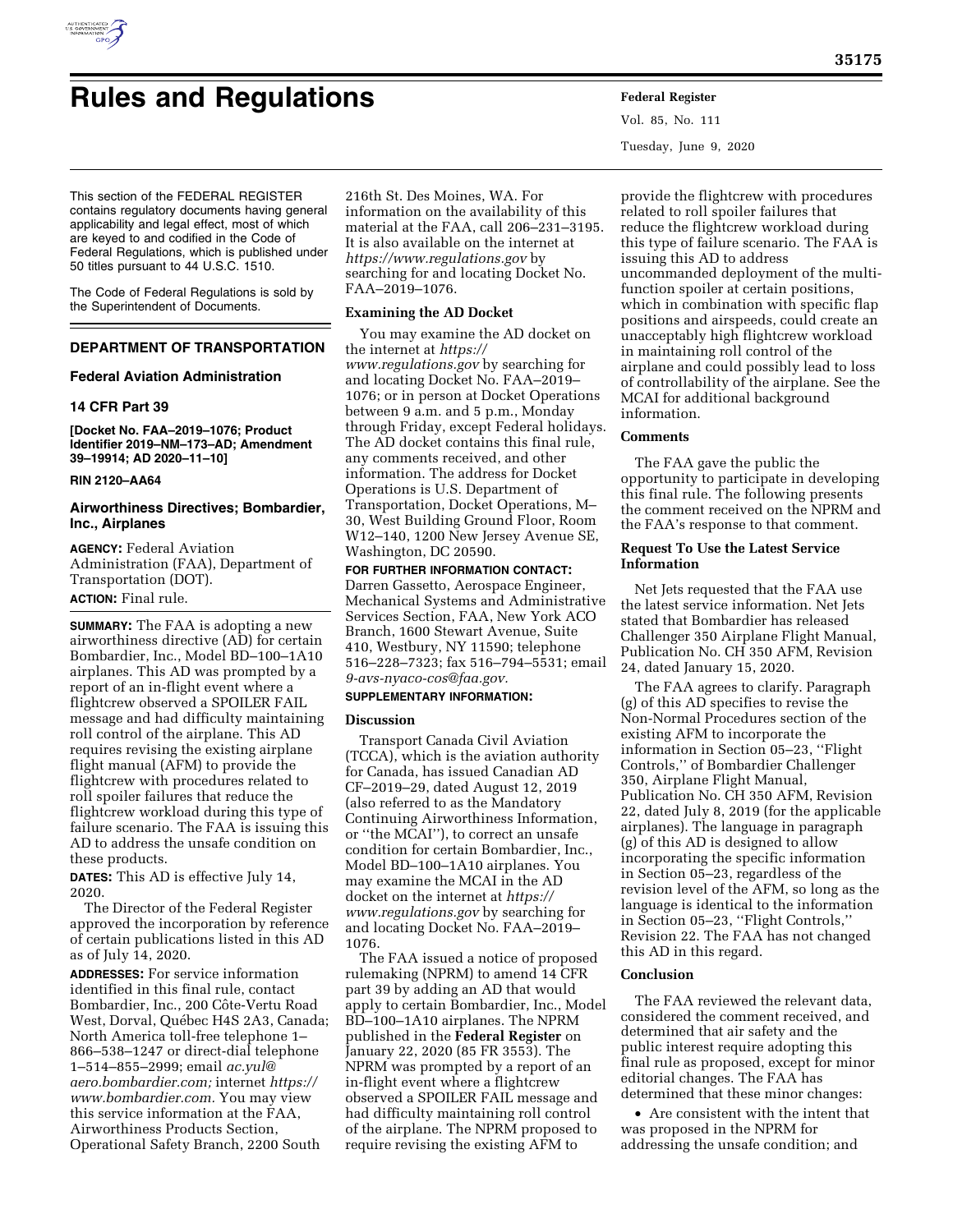• Do not add any additional burden upon the public than was already proposed in the NPRM.

#### **Related Service Information Under 1 CFR Part 51**

Bombardier has issued Challenger 300 Airplane Flight Manual, Publication No. CSP 100–1, Revision 56, dated July 8, 2019; and Challenger 350 Airplane

Flight Manual, Publication No. CH 350 AFM, Revision 22, dated July 8, 2019. This service information describes nonnormal procedures for flight controls. These documents are distinct since they apply to different airplane serial numbers. This service information is reasonably available because the interested parties have access to it

# ESTIMATED COSTS FOR REQUIRED ACTIONS

| Labor cost | Parts cost | Cost per<br>product | Cost on U.S.<br>operators |
|------------|------------|---------------------|---------------------------|
|            | \$0        | \$85                | \$49,045                  |

## **Authority for This Rulemaking**

Title 49 of the United States Code specifies the FAA's authority to issue rules on aviation safety. Subtitle I, section 106, describes the authority of the FAA Administrator. Subtitle VII: Aviation Programs, describes in more detail the scope of the Agency's authority.

The FAA is issuing this rulemaking under the authority described in Subtitle VII, Part A, Subpart III, Section 44701: ''General requirements.'' Under that section, Congress charges the FAA with promoting safe flight of civil aircraft in air commerce by prescribing regulations for practices, methods, and procedures the Administrator finds necessary for safety in air commerce. This regulation is within the scope of that authority because it addresses an unsafe condition that is likely to exist or develop on products identified in this rulemaking action.

# **Regulatory Findings**

This AD will not have federalism implications under Executive Order 13132. This AD will not have a substantial direct effect on the States, on the relationship between the national government and the States, or on the distribution of power and responsibilities among the various levels of government.

For the reasons discussed above, I certify that this AD:

(1) Is not a ''significant regulatory action'' under Executive Order 12866,

(2) Will not affect intrastate aviation in Alaska, and

(3) Will not have a significant economic impact, positive or negative, on a substantial number of small entities under the criteria of the Regulatory Flexibility Act.

#### **List of Subjects in 14 CFR Part 39**

Air transportation, Aircraft, Aviation safety, Incorporation by reference, Safety.

#### **Adoption of the Amendment**

Accordingly, under the authority delegated to me by the Administrator, the FAA amends 14 CFR part 39 as follows:

# **PART 39—AIRWORTHINESS DIRECTIVES**

■ 1. The authority citation for part 39 continues to read as follows:

**Authority:** 49 U.S.C. 106(g), 40113, 44701.

#### **§ 39.13 [Amended]**

■ 2. The FAA amends § 39.13 by adding the following new airworthiness directive (AD):

**2020–11–10 Bombardier, Inc.:** Amendment 39–19914; Docket No. FAA–2019–1076; Product Identifier 2019–NM–173–AD.

#### **(a) Effective Date**

This AD is effective July 14, 2020.

# **(b) Affected ADs**

**ADDRESSES** section. **Costs of Compliance** 

to comply with this AD:

None.

#### **(c) Applicability**

This AD applies to Bombardier, Inc., Model BD–100–1A10 airplanes, certificated in any category, serial numbers 20003 through 20788 inclusive.

through their normal course of business or by the means identified in the

The FAA estimates that this AD affects 577 airplanes of U.S. registry. The FAA estimates the following costs

#### **(d) Subject**

Air Transport Association (ATA) of America Code 27, Flight controls.

#### **(e) Reason**

This AD was prompted by a report of an in-flight event where a flightcrew observed a SPOILER FAIL message and had difficulty maintaining roll control of the airplane. The FAA is issuing this AD to address uncommanded deployment of the multifunction spoiler at certain positions, which in combination with specific flap positions and airspeeds, could create an unacceptably high flightcrew workload in maintaining roll control of the airplane and could possibly lead to loss of controllability of the airplane.

# **(f) Compliance**

Comply with this AD within the compliance times specified, unless already done.

#### **(g) Airplane Flight Manual (AFM) Revisions**

Within 30 days after the effective date of this AD: Revise the Non-Normal Procedures section of the existing AFM to incorporate the information in Section 05–23, ''Flight Controls,'' of the applicable AFM specified in figure 1 to paragraph (g) of this AD.